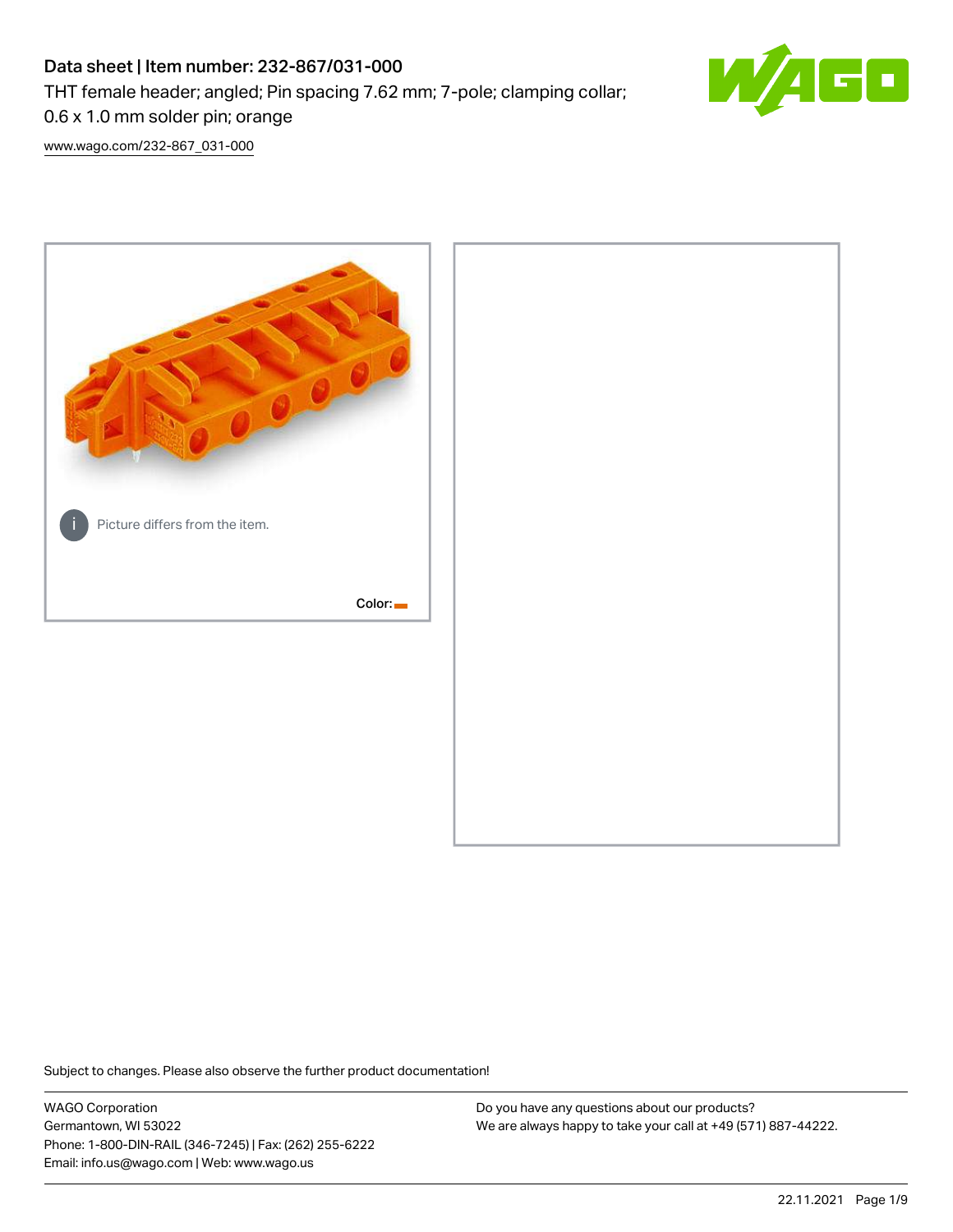



 $L =$  (pole no.  $-1$ ) x pin spacing  $+5.08$  mm

 $L_1 = L + 3$  mm

 $L_2 = L + 8.8$  mm

 $L_3 = L + 14.8$  mm

2- to 3-pole female connectors – one latch only

## Item description

**Horizontal or vertical PCB mounting via straight or angled solder pins** 

Subject to changes. Please also observe the further product documentation! For board-to-board and board-to-wire connections

WAGO Corporation Germantown, WI 53022 Phone: 1-800-DIN-RAIL (346-7245) | Fax: (262) 255-6222 Email: info.us@wago.com | Web: www.wago.us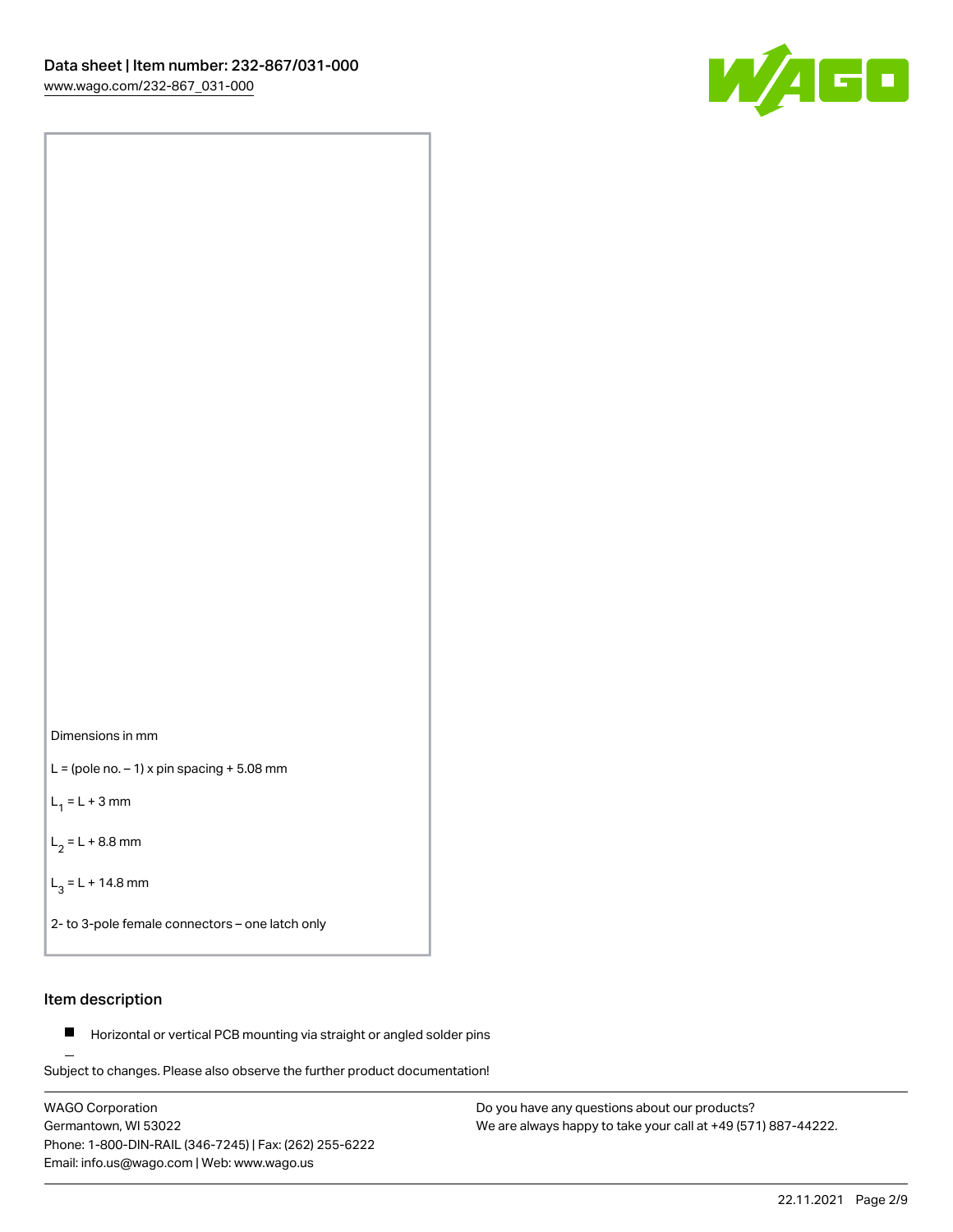

- For board-to-board and board-to-wire connections
- $\blacksquare$ Touch-proof PCB outputs
- $\blacksquare$ Easy-to-identify PCB inputs and outputs
- $\blacksquare$ With coding fingers

## Data **Notes**

| Safety information 1 | The <i>MCS – MULTI CONNECTION SYSTEM</i> includes connectors<br>without breaking capacity in accordance with DIN EN 61984. When<br>used as intended, these connectors must not be connected<br>/disconnected when live or under load. The circuit design should<br>ensure header pins, which can be touched, are not live when<br>unmated. |
|----------------------|--------------------------------------------------------------------------------------------------------------------------------------------------------------------------------------------------------------------------------------------------------------------------------------------------------------------------------------------|
| Variants:            | Other pole numbers<br>3.8 mm pin projection for male headers with straight solder pins<br>Gold-plated or partially gold-plated contact surfaces<br>Other versions (or variants) can be requested from WAGO Sales or<br>configured at https://configurator.wago.com/                                                                        |

## Electrical data

## IEC Approvals

| Ratings per                 | IEC/EN 60664-1                                                        |
|-----------------------------|-----------------------------------------------------------------------|
| Rated voltage (III / 3)     | 500 V                                                                 |
| Rated surge voltage (III/3) | 6kV                                                                   |
| Rated voltage (III/2)       | 630 V                                                                 |
| Rated surge voltage (III/2) | 6 <sub>kV</sub>                                                       |
| Nominal voltage (II/2)      | 1000 V                                                                |
| Rated surge voltage (II/2)  | 6 <sub>kV</sub>                                                       |
| Rated current               | 12A                                                                   |
| Legend (ratings)            | $(III / 2)$ $\triangle$ Overvoltage category III / Pollution degree 2 |

## UL Approvals

| Approvals per                  | UL 1059 |
|--------------------------------|---------|
| Rated voltage UL (Use Group B) | 300 V   |
| Rated current UL (Use Group B) | 15 A    |
| Rated voltage UL (Use Group D) | 300 V   |
| Rated current UL (Use Group D) | 10 A    |

Subject to changes. Please also observe the further product documentation!

| <b>WAGO Corporation</b>                                | Do you have any questions about our products?                 |
|--------------------------------------------------------|---------------------------------------------------------------|
| Germantown, WI 53022                                   | We are always happy to take your call at +49 (571) 887-44222. |
| Phone: 1-800-DIN-RAIL (346-7245)   Fax: (262) 255-6222 |                                                               |
| Email: info.us@wago.com   Web: www.wago.us             |                                                               |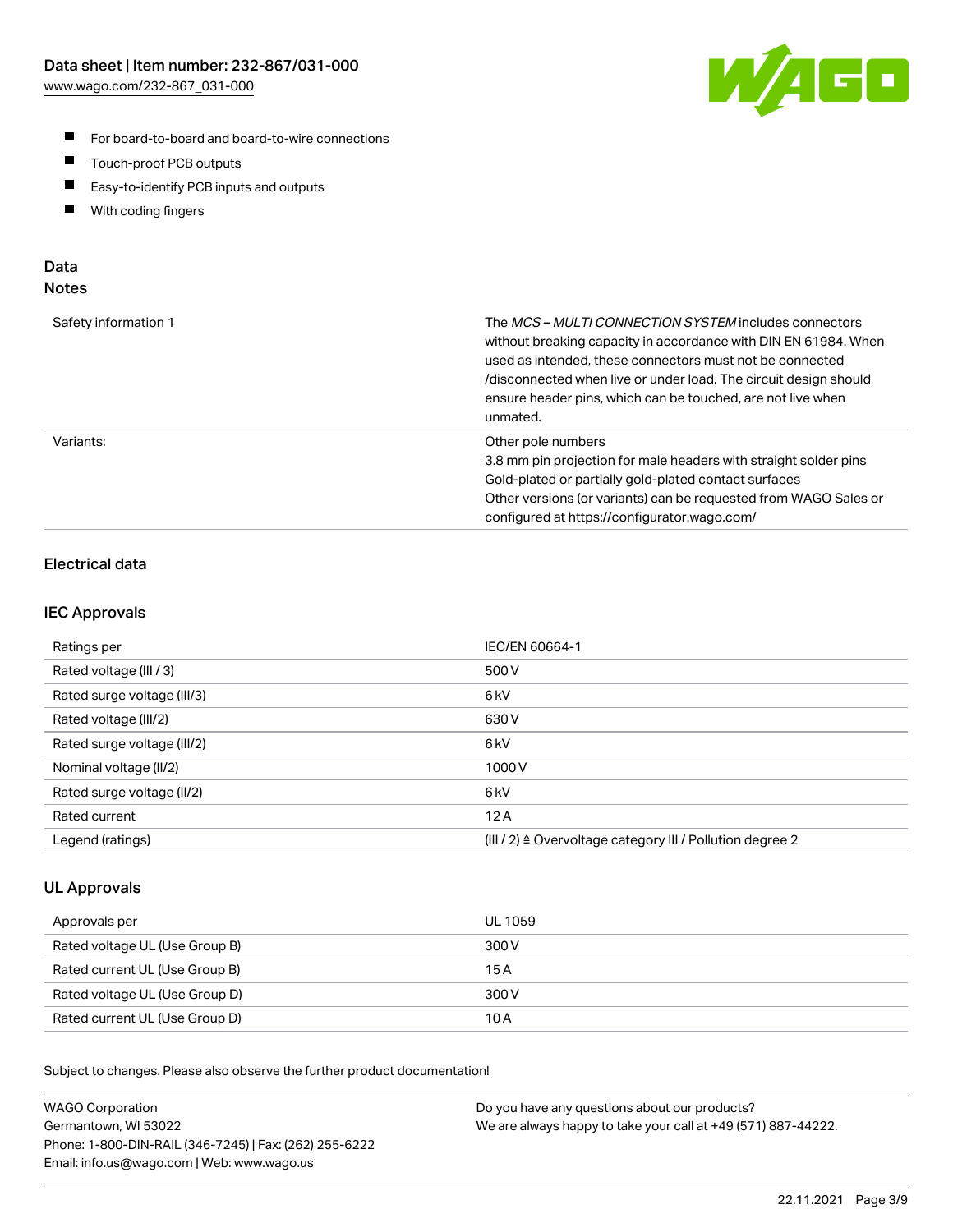

## Ratings per UL

| Rated voltage UL 1977  | coo 1 |
|------------------------|-------|
| <b>Rate</b><br>III 197 | ັ     |

## CSA Approvals

| Approvals per                   | CSA   |
|---------------------------------|-------|
| Rated voltage CSA (Use Group B) | 300 V |
| Rated current CSA (Use Group B) | 15 A  |
| Rated voltage CSA (Use Group D) | 300 V |
| Rated current CSA (Use Group D) | 10 A  |

### Connection data

| Total number of potentials |  |
|----------------------------|--|
| Number of connection types |  |
| Number of levels           |  |

### Connection 1

| Number of poles |  |
|-----------------|--|
|                 |  |

## Physical data

| Pin spacing                          | 7.62 mm / 0.3 inch    |
|--------------------------------------|-----------------------|
| Width                                | 65.6 mm / 2.583 inch  |
| Height                               | 16.6 mm / 0.654 inch  |
| Height from the surface              | 11.6 mm / 0.457 inch  |
| Depth                                | 18.25 mm / 0.719 inch |
| Solder pin length                    | 5 <sub>mm</sub>       |
| Solder pin dimensions                | $0.6 \times 1$ mm     |
| Drilled hole diameter with tolerance | $1.3$ $(+0.1)$ mm     |

## Mechanical data

| Mounting type | Mounting flange                         |
|---------------|-----------------------------------------|
| Mounting type | Feed-through mounting<br>Panel mounting |

Subject to changes. Please also observe the further product documentation!

| <b>WAGO Corporation</b>                                | Do you have any questions about our products?                 |
|--------------------------------------------------------|---------------------------------------------------------------|
| Germantown, WI 53022                                   | We are always happy to take your call at +49 (571) 887-44222. |
| Phone: 1-800-DIN-RAIL (346-7245)   Fax: (262) 255-6222 |                                                               |
| Email: info.us@wago.com   Web: www.wago.us             |                                                               |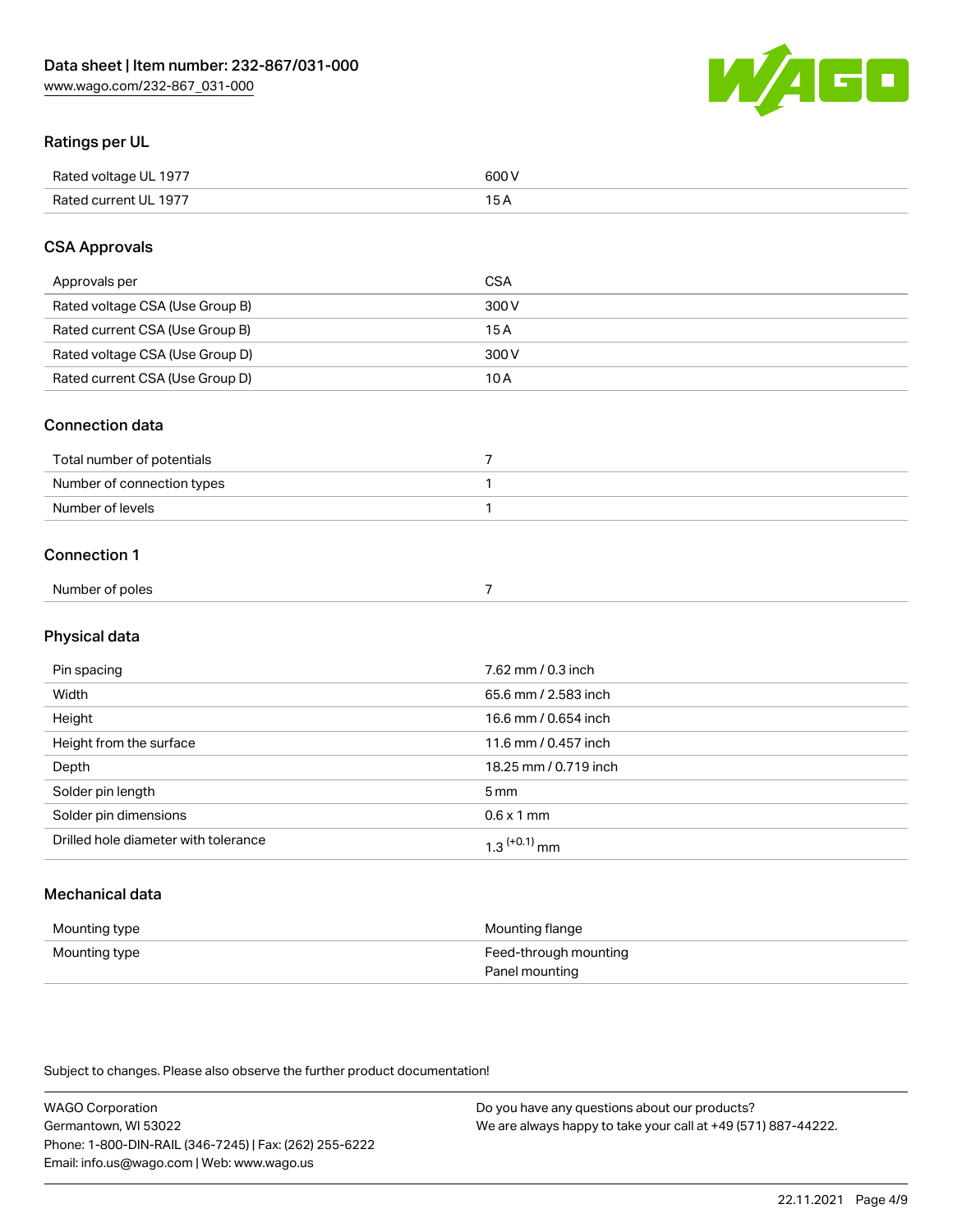

## Plug-in connection

| Contact type (pluggable connector) | Female header |
|------------------------------------|---------------|
| Connector (connection type)        | for PCB       |
| Mismating protection               | No            |
| Mating direction to the PCB        | 0°            |
| Locking of plug-in connection      | Without       |

## PCB contact

| PCB Contact                         | THT                                        |
|-------------------------------------|--------------------------------------------|
| Solder pin arrangement              | over the entire female connector (in-line) |
| Number of solder pins per potential |                                            |

### Material data

| Color                       | orange           |
|-----------------------------|------------------|
| Material group              |                  |
| Insulation material         | Polyamide (PA66) |
| Flammability class per UL94 | V <sub>0</sub>   |
| Contact material            | Copper alloy     |
| Contact plating             | tin-plated       |
| Fire load                   | $0.166$ MJ       |
| Weight                      | 8.2 g            |

### Environmental requirements

| Limit temperature range | +85 °C<br>-60 |
|-------------------------|---------------|
|-------------------------|---------------|

## Commercial data

| Product Group         | 3 (Multi Conn. System) |
|-----------------------|------------------------|
| PU (SPU)              | 25 Stück               |
| Packaging type        | box                    |
| Country of origin     | DE                     |
| <b>GTIN</b>           | 4017332538541          |
| Customs tariff number | 85366990990            |

## Approvals / Certificates

### Ship Approvals

Subject to changes. Please also observe the further product documentation!

| <b>WAGO Corporation</b>                                | Do you have any questions about our products?                 |
|--------------------------------------------------------|---------------------------------------------------------------|
| Germantown, WI 53022                                   | We are always happy to take your call at +49 (571) 887-44222. |
| Phone: 1-800-DIN-RAIL (346-7245)   Fax: (262) 255-6222 |                                                               |
| Email: info.us@wago.com   Web: www.wago.us             |                                                               |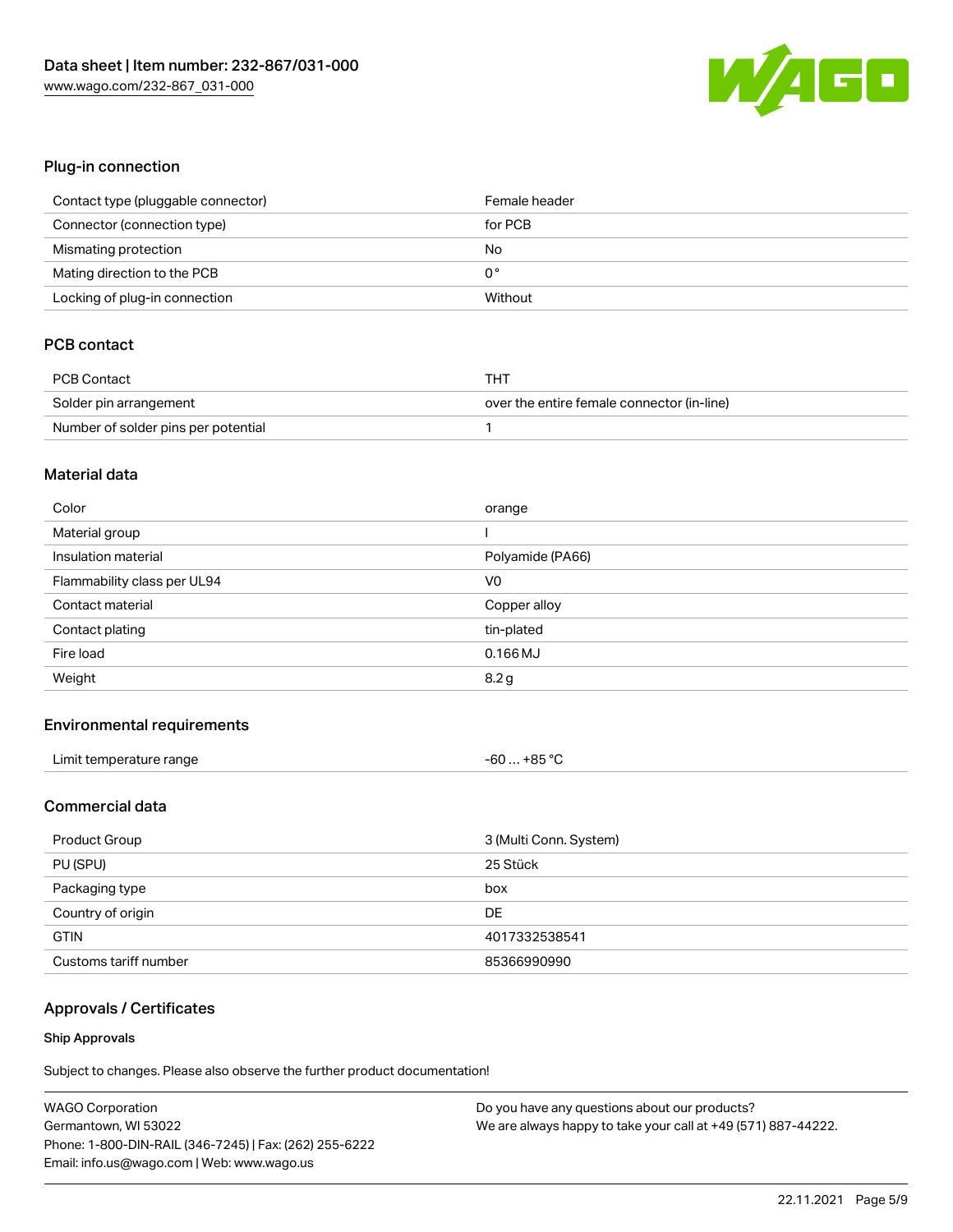[www.wago.com/232-867\\_031-000](http://www.wago.com/232-867_031-000)



Cortificate

| Logo | Approval                                                | <b>Additional Approval Text</b> | Certificate<br>name                |
|------|---------------------------------------------------------|---------------------------------|------------------------------------|
| ABS  | <b>ABS</b><br>American Bureau of Shipping               |                                 | $19-$<br>HG15869876-<br><b>PDA</b> |
|      | <b>DNV GL</b><br>Det Norske Veritas, Germanischer Lloyd |                                 | TAE000016Z                         |
|      |                                                         |                                 |                                    |

#### UL-Approvals

|                       |                                             |                                 | <b>Celullcate</b> |
|-----------------------|---------------------------------------------|---------------------------------|-------------------|
| Logo                  | Approval                                    | <b>Additional Approval Text</b> | name              |
|                       | UR                                          | <b>UL 1977</b>                  | E45171            |
| $\boldsymbol{\theta}$ | Underwriters Laboratories Inc.              |                                 |                   |
| 8                     | <b>UR</b><br>Underwriters Laboratories Inc. | <b>UL 1059</b>                  | E45172            |

### **Counterpart**



### Optional accessories

### Testing accessories

Testing accessories



Item no.: 210-136 Test plug; 2 nm Ø; with 500 mm cable [www.wago.com/210-136](http://www.wago.com/210-136)

Item no.: 231-662 Test plugs for female connectors; for 7.5 mm and 7.62 mm pin spacing; 2,50 mm²; light gray [www.wago.com/231-662](http://www.wago.com/231-662)

**Mounting** 

Mounting accessories



Item no.: 209-147 Next Trefficient Control 2001 147<br>Self-tapping screw [www.wago.com/209-147](http://www.wago.com/209-147)

Subject to changes. Please also observe the further product documentation!

WAGO Corporation Germantown, WI 53022 Phone: 1-800-DIN-RAIL (346-7245) | Fax: (262) 255-6222 Email: info.us@wago.com | Web: www.wago.us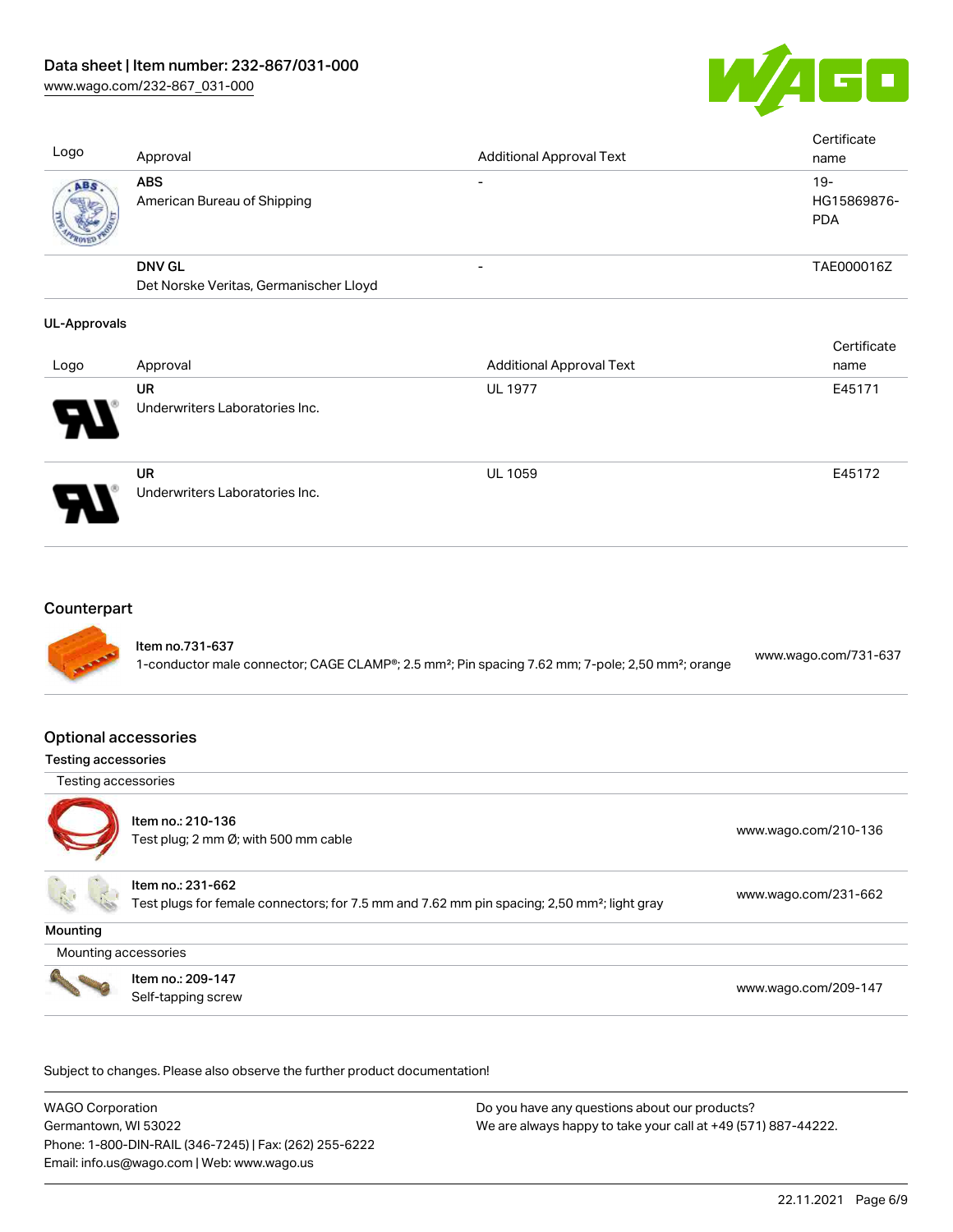## Data sheet | Item number: 232-867/031-000 [www.wago.com/232-867\\_031-000](http://www.wago.com/232-867_031-000)



[www.wago.com/231-194](http://www.wago.com/231-194)

### Item no.: 231-194

Self-tapping screw; B 2.2x13, fixing hole 1.8 mm Ø

| Item no.: 231-195<br>Screw with nut; M2x12; for fixing element | www.wago.com/231-195 |
|----------------------------------------------------------------|----------------------|
| Item no.: 231-295<br>Screw with nut                            | www.wago.com/231-295 |

## Downloads **Documentation**

| <b>Additional Information</b> |
|-------------------------------|
|                               |

| Technical explanations            | 2019 Apr 3 | pdf        | Download |
|-----------------------------------|------------|------------|----------|
|                                   |            | 2.0 MB     |          |
|                                   |            |            |          |
| <b>CAD files</b>                  |            |            |          |
| <b>CAE</b> data                   |            |            |          |
| EPLAN Data Portal 232-867/031-000 |            | <b>URL</b> | Download |
| EPLAN Data Portal 232-867/031-000 |            | <b>URL</b> | Download |

#### PCB Design

| Symbol and Footprint 232-867/031-000                                                | URL | Download |
|-------------------------------------------------------------------------------------|-----|----------|
| CAx data for your PCB design, consisting of "schematic symbols and PCB footprints", |     |          |
| allow easy integration of the WAGO component into your development environment.     |     |          |

### Supported formats:

- П Accel EDA 14 & 15
- Altium 6 to current version П
- $\blacksquare$ Cadence Allegro
- **DesignSpark**  $\blacksquare$
- $\blacksquare$ Eagle Libraries
- $\blacksquare$ KiCad
- $\blacksquare$ Mentor Graphics BoardStation
- $\blacksquare$ Mentor Graphics Design Architect
- $\blacksquare$ Mentor Graphics Design Expedition 99 and 2000
- $\blacksquare$ OrCAD 9.X PCB and Capture
- П PADS PowerPCB 3, 3.5, 4.X, and 5.X

Subject to changes. Please also observe the further product documentation!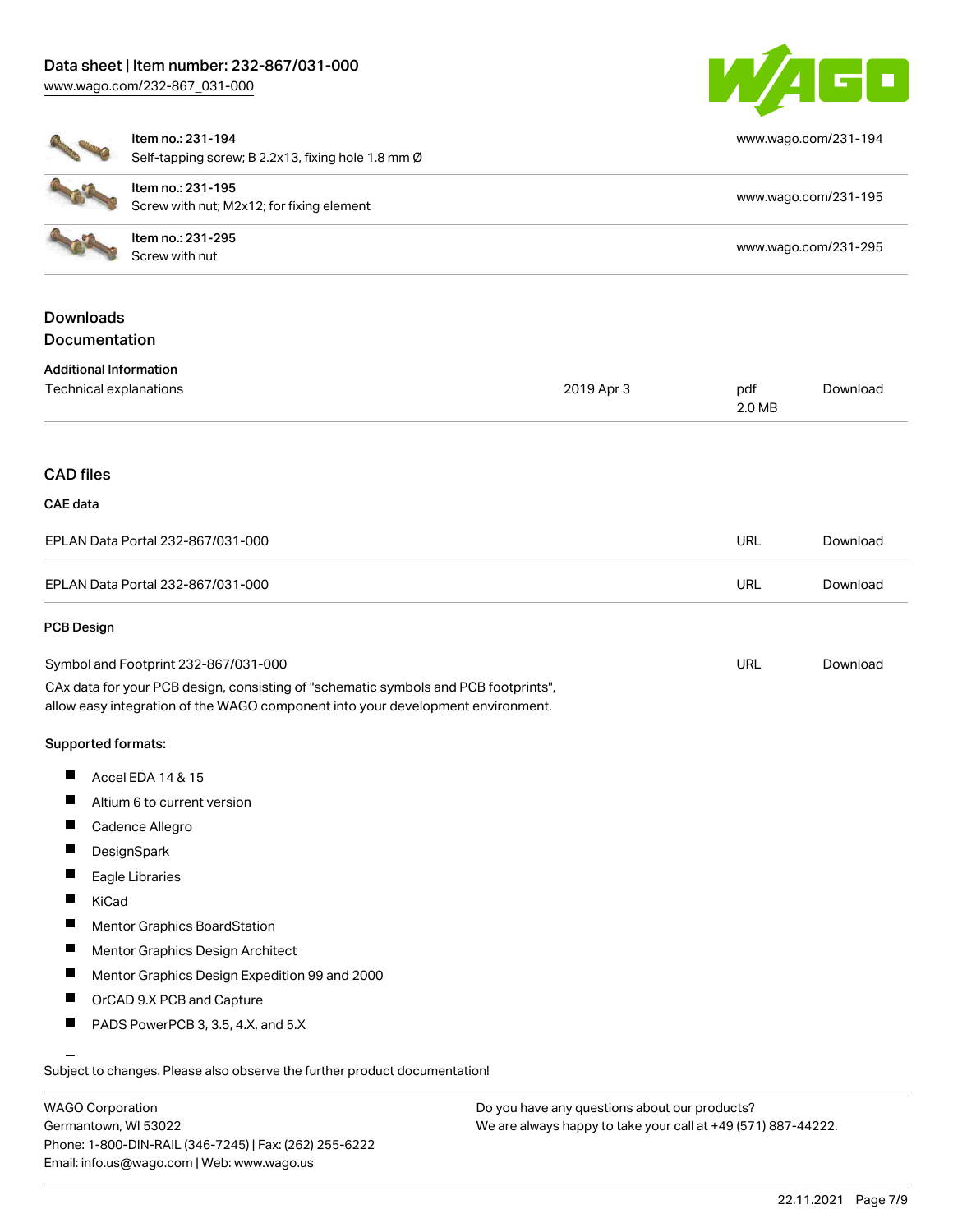

- **PADS PowerPCB and PowerLogic 3.0**
- $\blacksquare$ PCAD 2000, 2001, 2002, 2004, and 2006
- $\blacksquare$ Pulsonix 8.5 or newer
- $\blacksquare$ STL
- $\blacksquare$ 3D STEP
- $\blacksquare$ TARGET 3001!
- $\blacksquare$ View Logic ViewDraw
- $\blacksquare$ Quadcept
- $\blacksquare$ Zuken CadStar 3 and 4
- $\blacksquare$ Zuken CR-5000 and CR-8000

PCB Component Libraries (EDA), PCB CAD Library Ultra Librarian

## Environmental Product Compliance

#### Compliance Search

| Environmental Product Compliance 232-867/031-000                                   | URL | Download |
|------------------------------------------------------------------------------------|-----|----------|
| THT female header; angled; Pin spacing 7.62 mm; 7-pole; clamping collar; 0.6 x 1.0 |     |          |
| mm solder pin; orange                                                              |     |          |

#### Installation Notes

#### Application

The innovative flange design provides standard panel mounting options or various through-panel mounting configurations. Depending on the type of application and flange, female headers can be used either for through-panel or flush mounted applications.

Subject to changes. Please also observe the further product documentation! Product family

WAGO Corporation Germantown, WI 53022 Phone: 1-800-DIN-RAIL (346-7245) | Fax: (262) 255-6222 Email: info.us@wago.com | Web: www.wago.us